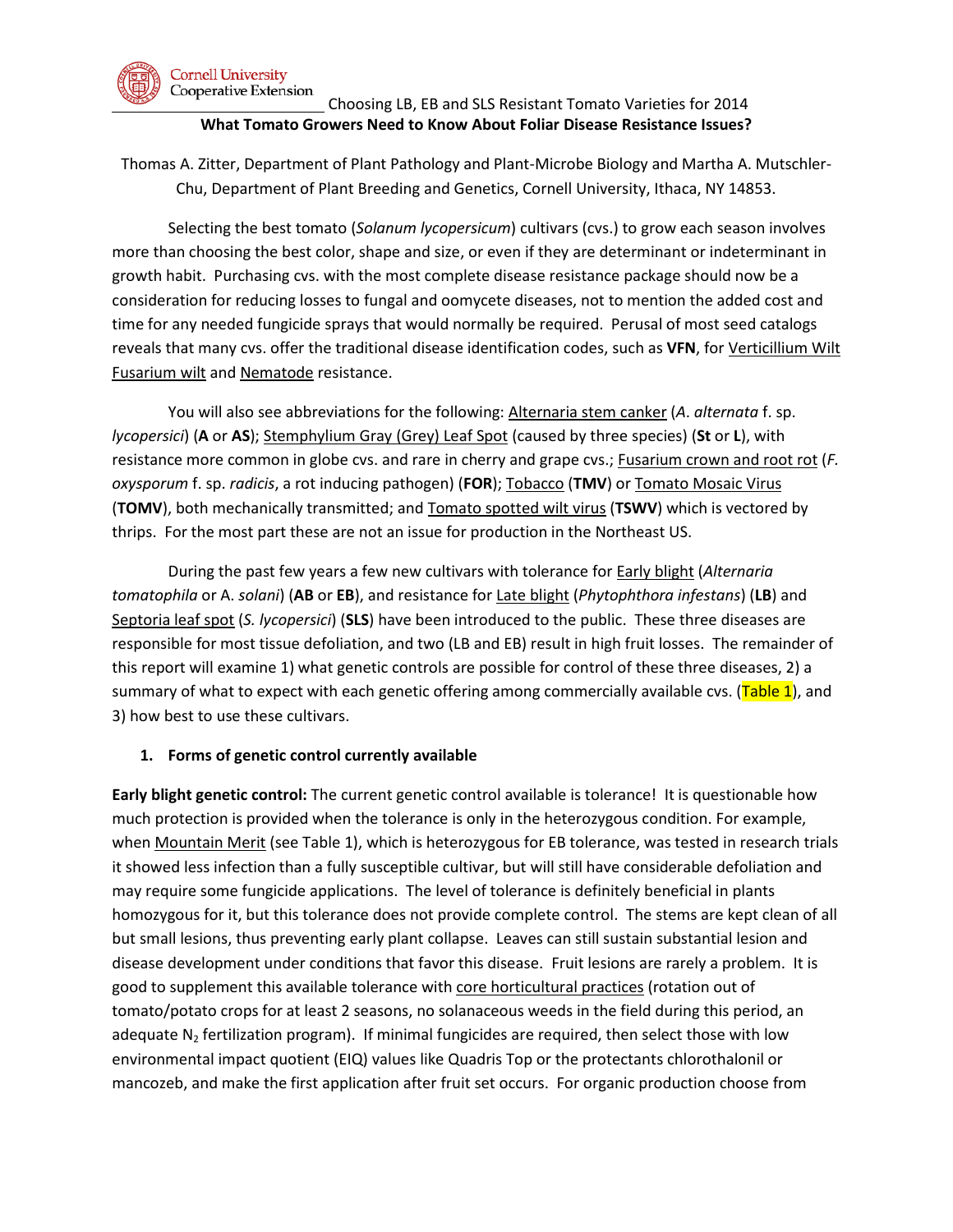

**Cornell University** Cooperative Extension

Choosing LB, EB and SLS Resistant Tomato Varieties for 2014

among the 6 copper fungicides registered in NYS. Homeowners may choose from chlorothalonil and copper fungicides.

**Late Blight genetic control:** Three different genes have been described for late blight resistance in tomato.

*Ph1*: present in old cultivar New Yorker. *Ph1* is only known to control earlier genotypes of the late blight pathogen, but NOT to any of the current genotypes like US22 or US23. This gene is therefore not used in modern cultivars.

*Ph2*: was found in the old cultivar West Virginia 63. *Ph2* is effective against only some genotypes of the pathogen. *Ph2* slows, rather than providing complete control of the disease, and thus should be viewed as an inoculum provider. *Ph2* is not very effective as a stand-alone genetic control. *Ph2* is also found as solo homozygous resistance in the cultivar Legend, and should NOT be relied upon for LB control.

*Ph3*: *Ph3* was found in a wild cherry tomato, and transferred into a number of tomato lines. *Ph3* is almost dominant: mild disease can still be present on hybrids heterozygous for Ph3, but hybrids homozygous for this resistance have virtually complete resistance against almost all genotypes including US22 and US23 (Ex. Plum Regal, determinate Plum).

*Ph2* + *Ph3* provides the best control of late blight occurs when the hybrid is homozygous for BOTH *Ph2* and *Ph3* (Ex. Iron Lady, triple resistant to EB, SLS and LB). To date, no genotype of late blight pathogen has been found to cause significant disease on such hybrids. If plants are heterozygous for BOTH *Ph2* and *Ph3* (Ex. Mountain Merit, Defiant PHR, Mountain Magic, Jasper) they provide fairly good protection against the current isolates of late blight, but some late season infection of fruit can be expected in long producing areas (ie. Long Island).

**Septoria Leaf Spot**: This appears to be a nearly dominant single gene resistance. We are still trying to determine if plants homozygous for SLS gene have stronger resistance than heterozygous plants. SLS resistant plants develop initial lesions that stay small, but SLS resistance strongly impedes pathogen reproduction, which suppresses epidemic development of this polycyclic disease. Best SLS control is obtained by minimizing initial sources of inoculums, so continue to use good core horticultural practices (mentioned under early blight) and grow upwind/separate from susceptible cultivars for strongest and longest control of disease. If seasonal rains occur during June, July and August and a 3 year rotation out of tomatoes was not adhered to, then expect that one or two fungicide sprays will be required. The spread of SLS can explode dramatically, especially with splashing water, either natural or via overhead irrigation is factored in. Fungicide programs are the same as described under early blight.

# **2. Current Cultivars**

Development of resistant lines and hybrids using conventional breeding practices has been a goal of a number of breeding programs over the past decade. New hybrids have and are being released; Iron Lady has triple resistance as discussed, and is available for the 2013 season. The current cultivars combining resistance to 2 or 3 of these diseases are summarized in  $Table 1$ .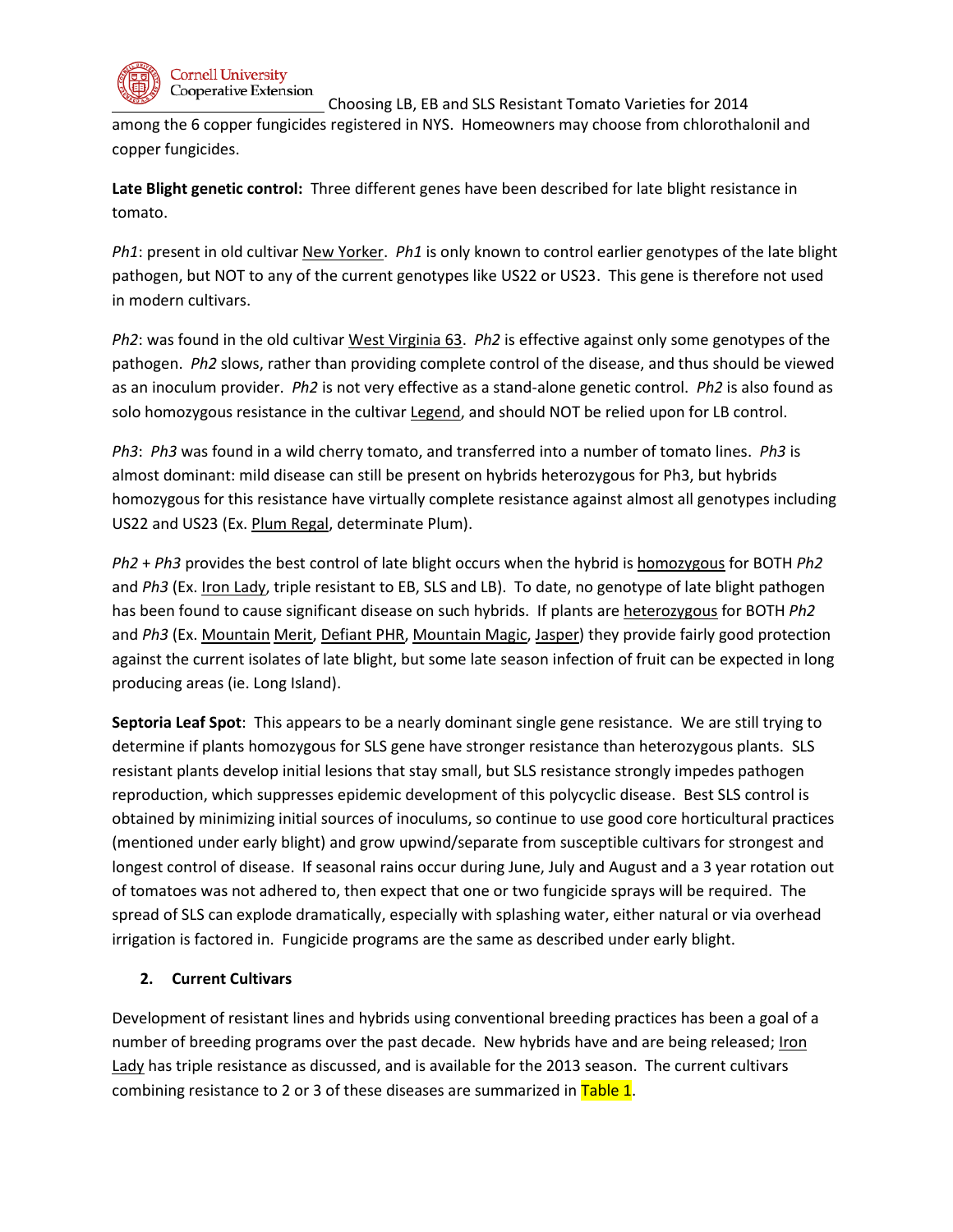

| Tomato cultivars<br>by type with<br>other Resistance <sup>1</sup> | Control for the big 3 defoliating diseases |                    |                           |                                                                                         | Seed Available<br>from:                   |
|-------------------------------------------------------------------|--------------------------------------------|--------------------|---------------------------|-----------------------------------------------------------------------------------------|-------------------------------------------|
| <b>FM Round Oblate</b><br>– Determinate                           | <b>LB</b>                                  | F <sub>B</sub>     | <b>SLS</b>                | What to expect                                                                          |                                           |
| <b>Mountain Merit</b><br>(F1) Fol 1, 2, 3; N;<br>TSWV; V          | Heteroz Ph2,<br>Ph3                        | <b>Heteroz EBT</b> | Susceptible               | Excellent control of<br>LB; EB and SLS may<br>require sprays                            | Bejo, Johnny's,<br>Seedway                |
| Defiant PHR (F1)<br>Fol 1, 2; V                                   | Heteroz Ph2,<br>Ph3                        | <b>Heteroz EBT</b> | Susceptible               | LB will be<br>contained till end<br>of season; EB and<br>SLS require<br>attention       | Johnny's, Stokes                          |
| Iron Lady (F1) Fol<br>1, 2; V                                     | Homoz Ph2,<br>Ph3                          | Homoz EBT          | Heterozygous<br>SLS-R     | Provides the<br>highest level of<br>control for all 3                                   | <b>High Mowing</b>                        |
| <b>Fresh Market</b><br>Plum-<br><b>Determinate</b>                |                                            |                    |                           |                                                                                         |                                           |
| Plum Regal (F1)<br>Fol, 1, 2; V; TSWV                             | Homoz Ph3                                  | Homoz EBT          | Susceptible               | Mild LB will occur;<br>SLS will require<br>attention                                    | Johnny's,<br>Seedway, Totally<br>Tomatoes |
| Cherry -<br><b>Indeterminate</b>                                  |                                            |                    |                           |                                                                                         |                                           |
| Jasper (F1) Fol 1,<br>2                                           | Heteroz Ph2,<br>Ph <sub>3</sub>            | <b>Heteroz EBT</b> | <b>Heterozy SLS-</b><br>R | Provides a high<br>level of res all 3                                                   | Johnny's, AAS                             |
| Campari -<br><b>Indeterminate</b>                                 |                                            |                    |                           | $\overline{\phantom{a}}$                                                                |                                           |
| <b>Mountain Magic</b><br>(F1) Fol 1, 2, 3; V                      | Heteroz Ph2,<br>Ph3                        | <b>Heteroz EBT</b> | Susceptible               | LB will be<br>contained until<br>end of season; EB<br>and SLS require<br>some attention | Johnny's, Totally<br>Tomatoes, etc.       |

## **Table 1: Tomato cultivars combining genetic control for 2 or more foliar diseases**

1 Resistance key: **Fol** = Fusarium wilt races 1, 2, and 3, respectively, (*F*usarium *oxysporum f. sp. lycopersici*); **V** = Verticillium wilt (**Vd-1** *Verticillium dahliae* [also **Va**, *Verticillium albo-atrum*]); **N** = Rootknot nematode (3 = three species, *Meloidogyne arenaria* (Peanut RKN)*, M. incognita* (Southern RKN), and *M. javanica* (Javanese RKN) (*Mi-1* gene covers most, but not for resistance to the Northern rootknot nematode = *M. hapla*, which is most common in the NE); **TSWV** = Tomato spotted wilt virus.